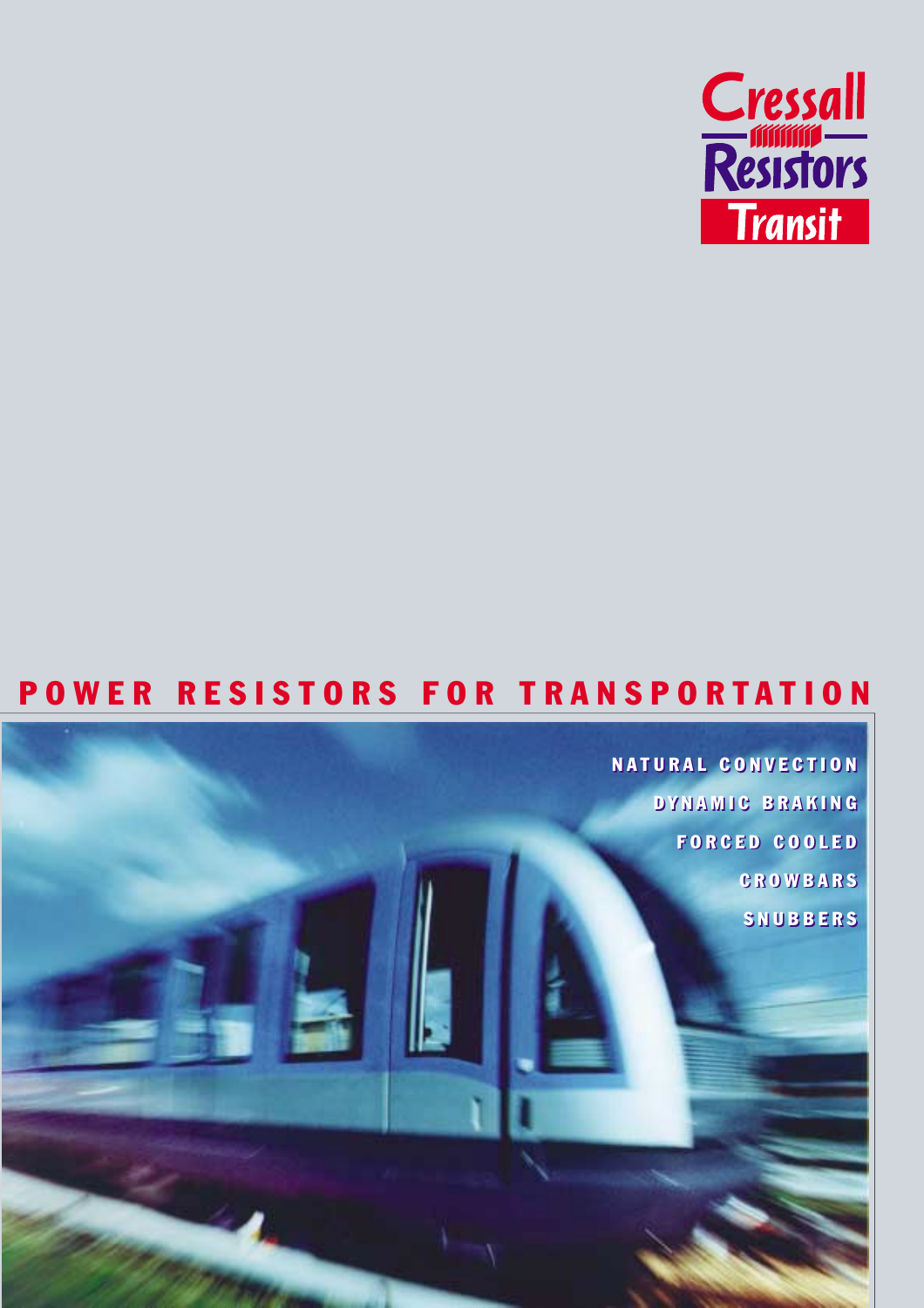# CAPABILITIES

The Transit business unit of Cressall Resistors promotes a "total engineering" approach to the design and manufacture of transportation power resistors.

### APPLICATIONS

Typical applications addressed by Cressall Transit include mining and quarrying cars, railgrinding cars, electric buses, trams, trolley buses, mass transit vehicles, light rail cars, EMUs, DEMUs, mainline electric locomotives and DE locomotives.

Typical duties include dynamic braking resistors, crowbar resistors, snubbing resistors, field-diverting resistors and many special-duty resistors required in transportation applications.

### EXPERTISE

Resistors used in transportation systems must meet specific performance criteria. Their performance must therefore be predictable… from the beginning of the design process. Cressall's engineers use design tools that include specialised thermal analysis programs complemented by programs for predicting airflow and thermal performance.

Our ongoing product development programme ensures that we are always ready to anticipate and meet the emerging needs of the transportation industry.

### DESIGN

Resistors used in transit applications often have to endure very severe operating environments: they are exposed to ice, snow, rain, dust and track-side debris and must tolerate the substantial mechanical vibrations that the vehicle imposes upon them. In the design of our resistors, we are careful to select only those materials that are tolerant of all these factors - and of high temperatures, high voltages and thermal cycling.

### UNDERSTANDING

We strive to reach the best solution not merely for our immediate client but also for the end user. In so doing, some compromises may be necessary and the best overall solution can be reached only with a thorough understanding of the requirements of both the client and the end-user.

In order that we can achieve the best possible understanding of a particular application, we strongly advocate discussion of all the pertinent performance parameters - with all parties involved in the project chain. This "co-operative involvement" approach has paid many dividends... by shortening development times, improving original design concepts and, ultimately, lowering "life cycle" costs for our clients.

#### EXPERIENCE

Cressall Transit's expertise and problem-solving capability has accumulated from over 70 years' experience in the design and manufacture of electrical power resistors for specialised duties.



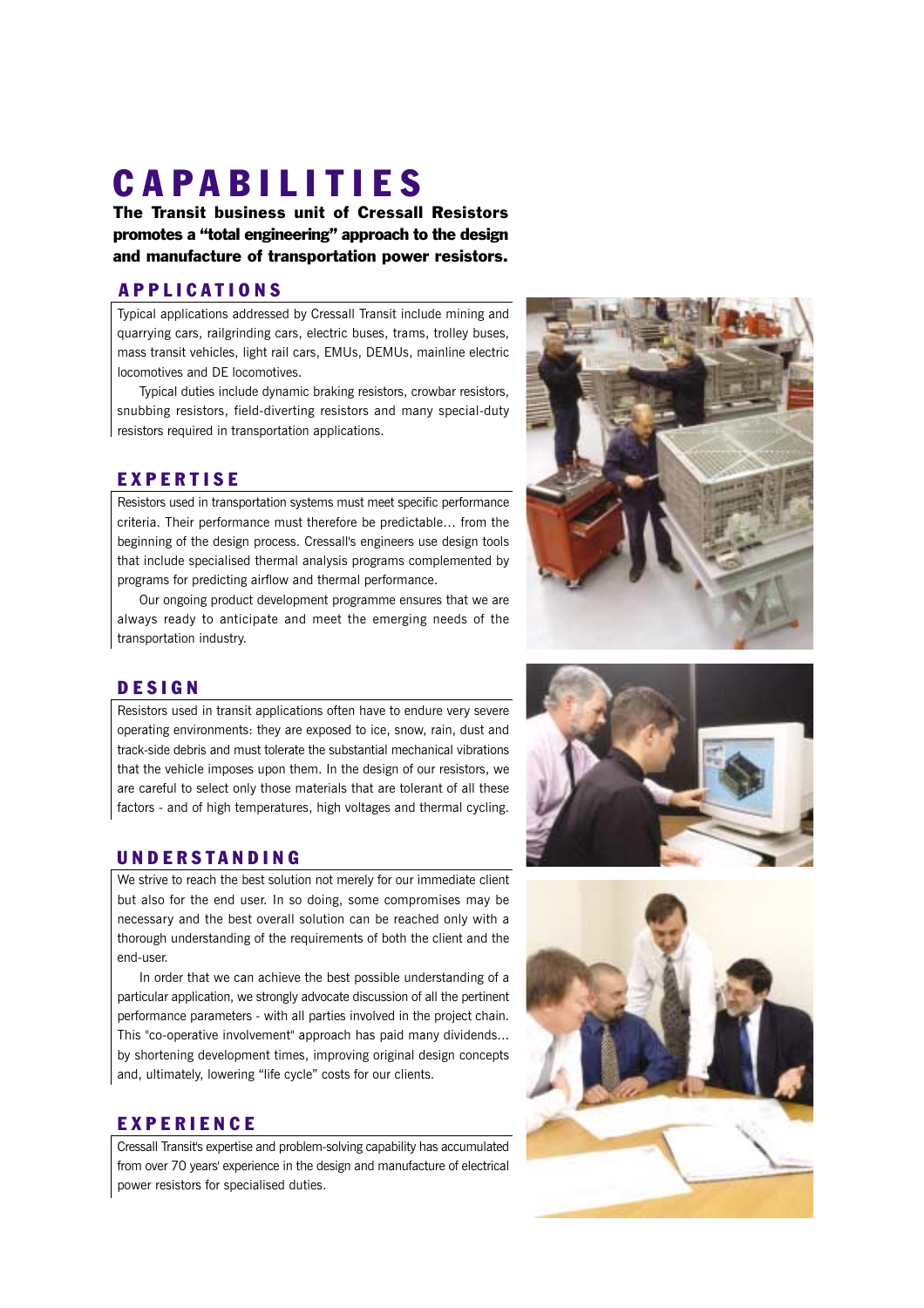## CRESSALL RESISTORS



**ML Series Metrocars, Lisbon, Portugal: 224 braking resistors @ 1.25-1.7MW**



**GI Metrocars, Guangzhou, China: 84 braking resistors @ 1.5MW**



**Supertrams, Sheffield, UK: 52 braking resistors @ 488kW**

# TRANSIT



**ALP 44 Locomotives, New Jersey, USA: 19 braking resistors @ 1.536MW**



**Class 3900 Locomotives, Queensland, Australia: 80 braking resistors @ 2MW**



**M21 Series Tramcars, Gothenburg, Sweden: 86 braking resistors @ 393kW**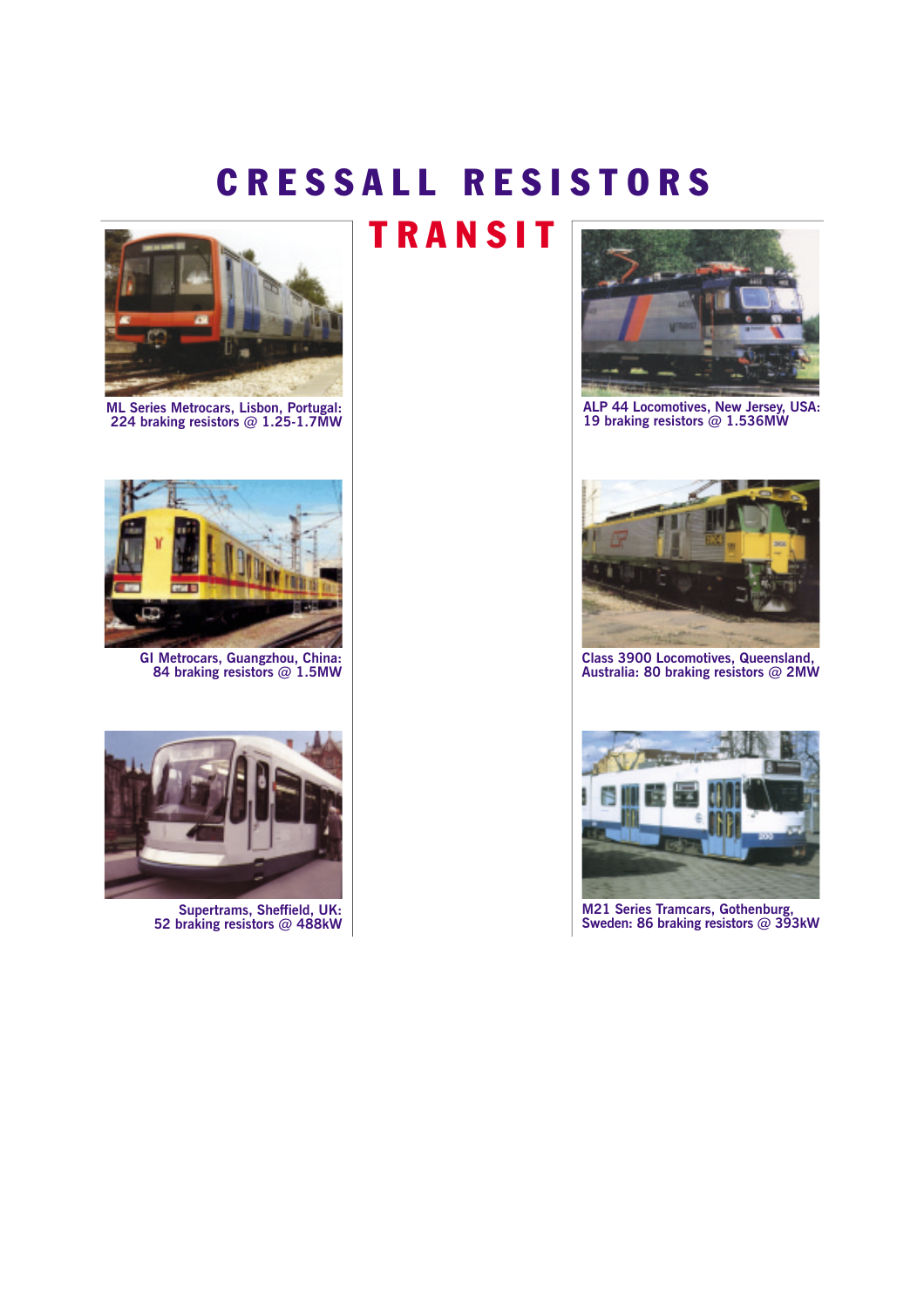# PRODUCTS

The portfolio of "tractionised" power resistors offered by Cressall Transit emanates from three fundamental family types: Heavy Grid, High Temp and Eurostyle.

### HEAVY GRID RESISTORS



#### Resistors of this family type are generally used in short duration, high power dynamic braking applications. Heavy Grid resistors are designed to operate at temperatures of up to 900°C.

- Very high thermal capacity
- Modular, efficient space utilisation
- Robust, open construction

The design concept is modular and allows significant flexibility in size, resistance, resistance material and levels of secondary insulation. The method of mounting the resistor elements permits free thermal expansion and the entire assembly is supported on robust end brackets.

#### HIGH TEMP RESISTORS



The High Temp family of resistors is designed for use in extreme operational conditions including severe shock and vibration, adverse weather, corrosive environments, extremes of temperature and high overload margin. High Temp elements are designed to operate at temperatures of up to 1000°C.

- Modular, requires minimal space relative to power capacity
- Large dissipating area for continuous duty
- Durable, corrosion-resistant construction

The resistor elements and insulating components are arranged to present the best possible heat transfer to the cooling air with minimal impedance to natural convection. The element shape and spacing are also receptive to forced cooling with exceptionally high rates of heat transfer.

#### EUROSTYLE RESISTORS



The Eurostyle family of resistors was developed to satisfy market demands for lightweight, long life cycle, modular resistors capable of operating at up to 900°C continuously.

- Minimal component count
- No inter-element welding
- Double primary insulation

This resistor construction offers high thermal dissipation in a small space with minimal mounting hardware. A major feature is the absence of inter-element welded joints, the element being formed from a single continuous strip formed into a serpentine shape. The design accommodates high overload capacities by maximising the combination of active weight and surface area with an ability to sustain high temperatures.